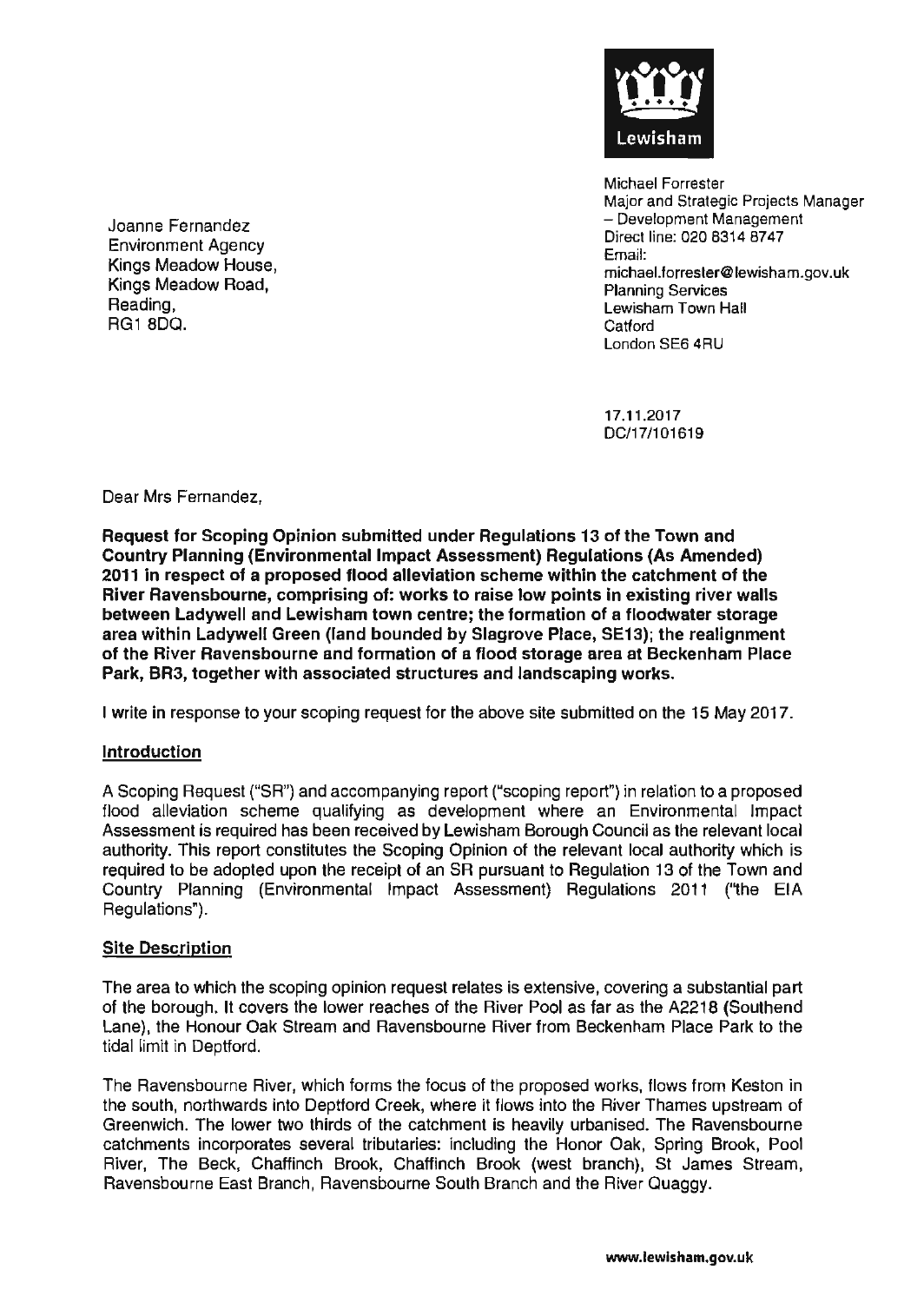The town centres of Catford, Lewisham and Deptford have all developed alongside the banks of the river. As a result, the river has been heavily modified through the creation of concrete channels, narrowing, loss of natural floodplain (i.e. through local defences and development in the floodplain) and the introduction of weirs and other drop structures.

The Honor Oak Stream (sometimes referred to as the Chudleigh Ditch) is a surface water drainage channel that outfalls to the Ravensbourne via two concrete culverts. One outfalls to Ladywell Fields and the other near Molesworth Street, hereafter referred to as the northern and southern Honor Oak culverts respectively. The open channel is approximately 1.5m wide and 0.7m deep.

Over the proposal area, the works would take place within 13 distinct sites. The sites and their designations are as follows:

- 1. Brookmill Park
	- Waterlink Way (Lewisham Local Plan Policies Map 2015)
	- Metropolitan Open Land (MOL) (London Plan classification, incorporated into Lewisham Local Plan Policies Map 2015)
	- Urban Green Space (Lewisham Local Plan Policies Map 2015)
	- Public Open Space (Lewisham Local Plan Policies Map 2015)
	- Sites of Importance for Nature Conservation (SINC) (Lewisham Local Plan Policies Map 2015)
	- Archaeological Priority Area (Historic England, incorporated into Lewisham Local Plan Policies Map 2015)
	- Flood Zone 2/3 (Environment Agency Flood Map classification)
	- Brookmill Road Conservation Area (Lewisham Local Plan Policies Map 2015)
	- Green Corridor (Lewisham Local Plan Policies Map 2015)
- 2. Armoury Road
	- $\sim$ Waterlink Way
	- Green Corridor
	- SINC
	- Flood Zone 2/3
	- Major District Centre
	- Archaeological Priority Area
- 3. Cornmill Gardens
	- Waterlink Way
	- MOL
	- Lewisham Gateway Roundabout Road Improvement (PPP development in Lewisham Town Centre)
	- SINC
	- Archaeological Priority
	- Green Corridor
	- Flood Zone 2/3
	- Major District Centre (London Plan classification)
	- Lewisham Town Centre (LTC, subject to the specific Lewisham Town Centre Local Plan)
- 4. Silver Road
	- Archaeology
	- SINC
	- Major District Centre
	- MOL
	- Flood Zone 2/3
- 5. Molesworth Street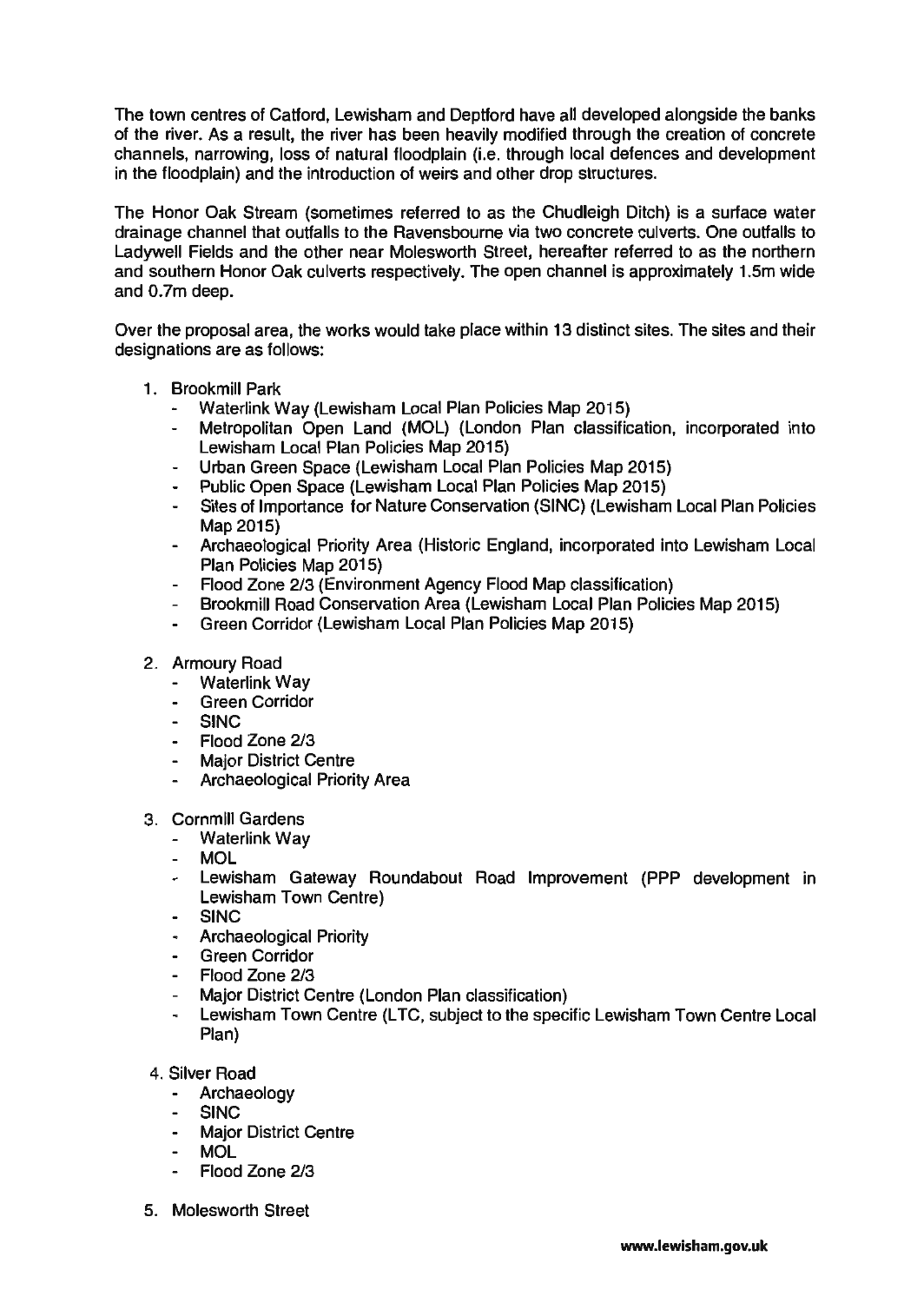- SINC
- Local Employment Location (LEL, classification within Lewisham Local Development Framework)
- Archaeology
- MOL
- LTC
- Waterlink Way
- Flood Zone 2/3
- Major District Centre
- 6. Curness Street
	- Waterlink Wav
	- Archaeology
	- SINC
	- Major District Centre
	- Flood Zone 2/3
	- Archaeology
	- St Mary's Conservation Area
- 7. St Mary's Church
	- Archaeology
	- $\mathbf{r}$ SINC
	- Public Open Space
	- LTC
	- Waterlink Way
	- MOL
	- St Mary's Conservation Area
	- Adjacent to two listed buildings (Ladywell Baths & St Marys)
- 8. University Hospital
	- Archaeology
	- Waterlink Wav
	- MOL
	- SINC
	- Green Corridor
	- Flood Zone 2/3
- 9. Albacore Crescent
	- **SINC**
	- MOL
	- Green Chain
	- Public Open Space
	- Archaeology
	- Waterlink Way

## 10. Malyons Road

- SINC
- MOL
- Green Chain
- Public Open Space
- Archaeology
- Waterlink Way
- Green Corridor
- Flood Zone 2/3
- 11. Honor Oak/Ladywell Green
	- Ladywell Water Tower listed building  $\sim$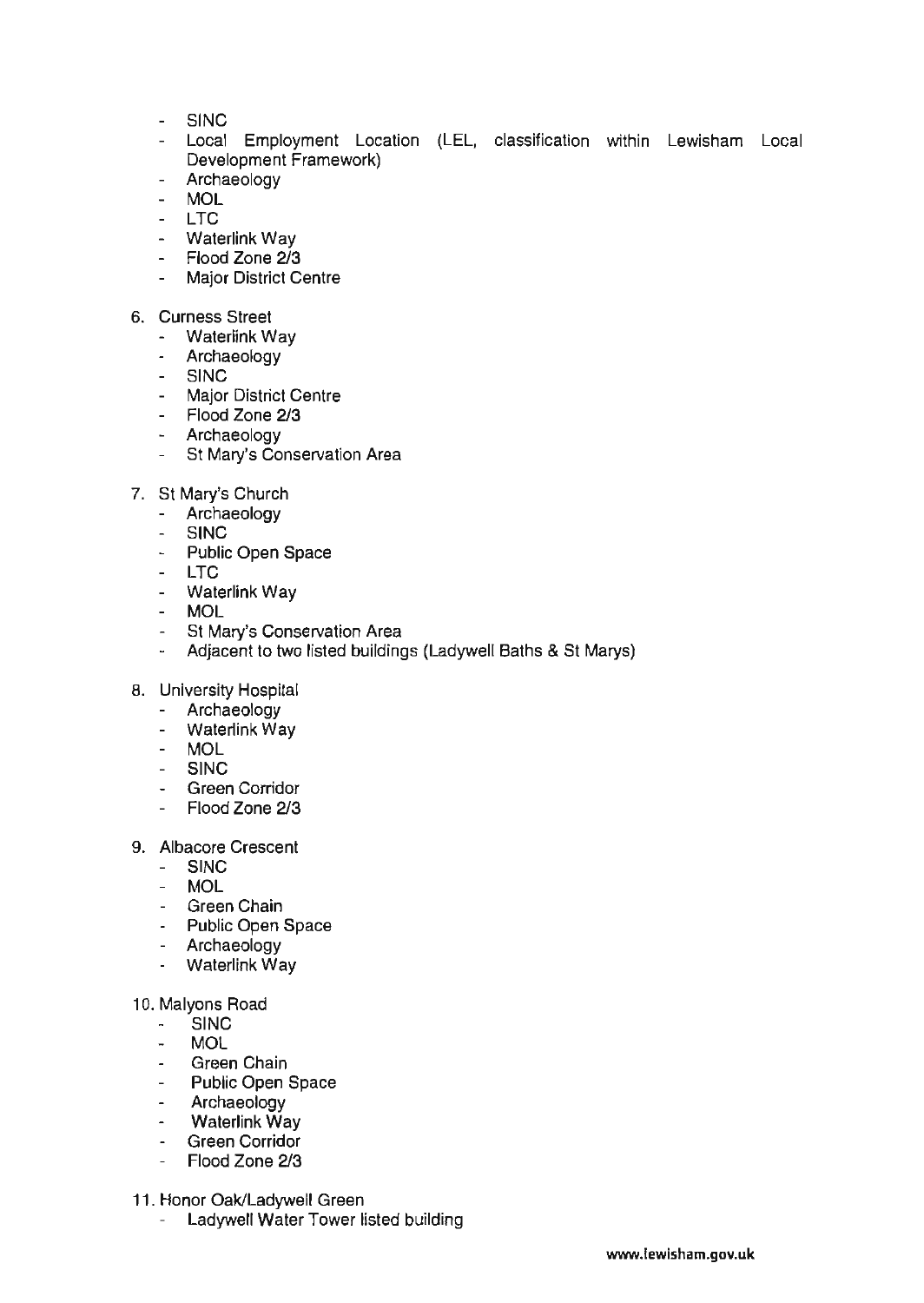- Green Chain
- Public Open Space
- Flood Zone 2/3
- SINC
- MOL
- Green Corridor

## 12. Beckenham Place Park

- MOL
- Public Open Space
- SINC
- Archaeology
- Green Chain
- Urban Green Space
- Ancient Woodland
- Green Corridor
- Flood Zone 2/3
- 13. Ladywell Fields
	- Ladywell Conservation Area
	- Ladywell Train Station listed building
	- MOL
	- SINC
	- Green Corridor
	- Waterlink Wav
	- Public Open Space
	- Flood Zone 3

The proposal also includes 'Iow-flow' works within the course of the Ravensbourne River.

## Site History

Many of the sites relate to open spaces along the river corridor for which there is limited planning history. There are however three sites of proposed works for which the planning and development history is relevant to this scoping opinion. Information submitted with recent development applications at these sites may be useful in completing the eventual Environmental Statement ("the ES").

## 3. Cornmili Gardens

DC/09/71246 - Redevelopment of adjacent site to the north with multiple buildings ranging from five to twenty four storeys in height comprising a leisure centre, business and retail space and residential dwellings. The development is now complete and is marketed as Renaissance SE13.

DC/06/62375 - The granting of planning permission to the large-scale Lewisham Gateway proposal in May 2009 in close proximity to this site is relevant. This proposal involves works to naturalise the Ravensbourne River near Cornmill Gardens. It therefore highlights the importance of the Ravensbourne River in this location, which is very proximate to the town centre of Lewisham, which is classified as a Major Town Centre under the London Plan.

## 10. Malyons Road

DC/09/072819- Landscape and river work improvements to the Middle and Southern Fields, Ladyweli Fields SE13, including the provision of two bridges, timber board walks, new footways, play equipment, street lighting and furniture. Within the area to which the scoping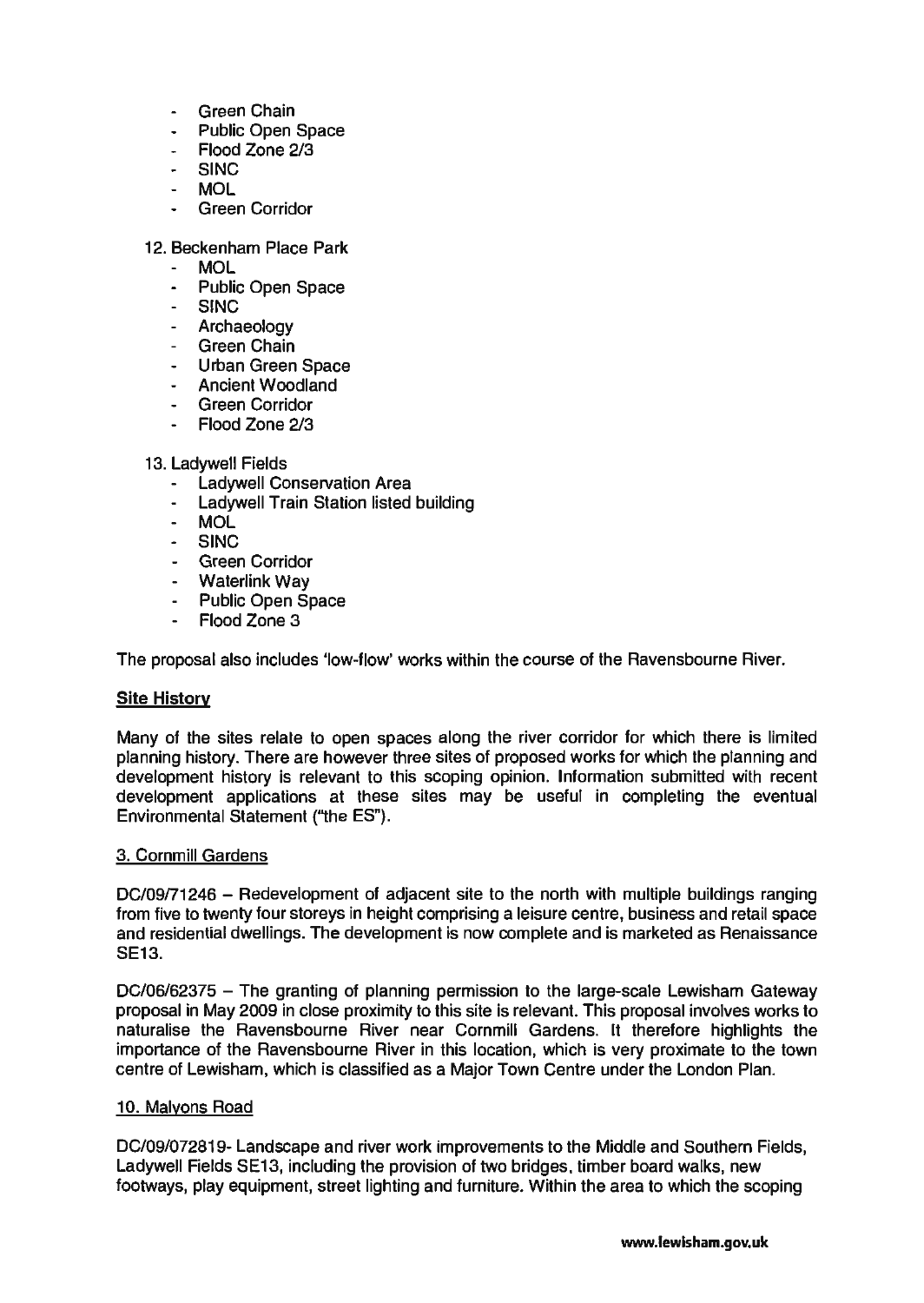opinion relates, permission was granted to break out a concrete section of culverted parts and soften/regrade the edges of the channel.

### 12. Beckenham Place Park

DC/16/097594 - The construction of a community BMX cycling facility comprising a limestone grit track, landscaped grass mounds and a temporary metal storage unit at Beckenham Place Park, BR1. Approved May 2017.

DC/16/099042 - Regeneration of part (west of rail line) of Beckenham Place Park, Beckenham Hill Road (ref: DC/16/099042). Approved October 2017. Related to DC/16/099042, an application for Listed Building Consent for the proposed rebuilding and conversion of the stable block at Beckenham Place Park, to provide a cafe and education centre, together with alterations to and refurbishment of Southend Lodge and the Gatehouse (re: DC/16/099043). This application has a resolution to grant but is subject to Secretary of State approval.

## **EIA Proposals**

The SR relates to proposals for a flood alleviation scheme proposed to be installed by the Environment Agency throughout the borough of Lewisham, comprising of a flood storage area at Beckenham Place Park in combination with local flood defences elsewhere in the Borough and works to Honor Oak Stream in Ladywell. The works involve:

Beckenham Place Park (east of railway line)

- Formation of an earth embankment varying in height between 0.5m to 3.5m around the western, northern and eastern edges of the park to store floodwater temporarily (approximately one day during a flood event). Fill for embankment will be sourced from within the park and some imported material. It is proposed to be landscaped to minimise visual impact. In some locations, sheetpile walls are proposed to be used.
- Three spillways (Iow points) are proposed on the embankment to channel flows in time of extreme flood event when storage is exceeded.
- Control structure and coarse debris screen. The control structure would comprise a twin culvert of 15m length through the embankment. The coarse debris screen would comprise vertical tree trunks to prevent large debris blocking the structure.
- River realignment and restoration: the Ravensbourne River would be realigned in two locations. At the southern end of the park (for a length of 400m) the realignment would bring the river out of a straightened concrete channel, mimicking the historic river alignment and restoring natural river processes. The realignment in the north eastern end of the park (for a length of approx. 300m) results from the position of the embankment and would realign the river through the centre of this part of the park.
- Landscape improvements including: signage, footpath improvements, Green Chain route diverted along embankment.
- Biodiversity: removal of mature trees, replanting of 10% extra trees, deposition of silt/alluvium on floodplain (encouraging wetland flora), realigned river designed to support macrophytes (aquatic plants) and fish, creation of wetland priority habitats and enhanced fish passage.

#### Local defences between Ladywell and Lewisham

Low points in the river defences downstream between Ladywell and Lewisham would be raised by 0.3 to 0.7m (revised information provided after the submission of the scoping report indicates that defences may be installed to a height of 1.2m) to enable more water to be held in the channel, preventing flooding. These works would take place in:

- Brookmill Park (Ravensbourne Place)
- Armoury Road
- Cornmill Gardens
- Silver Road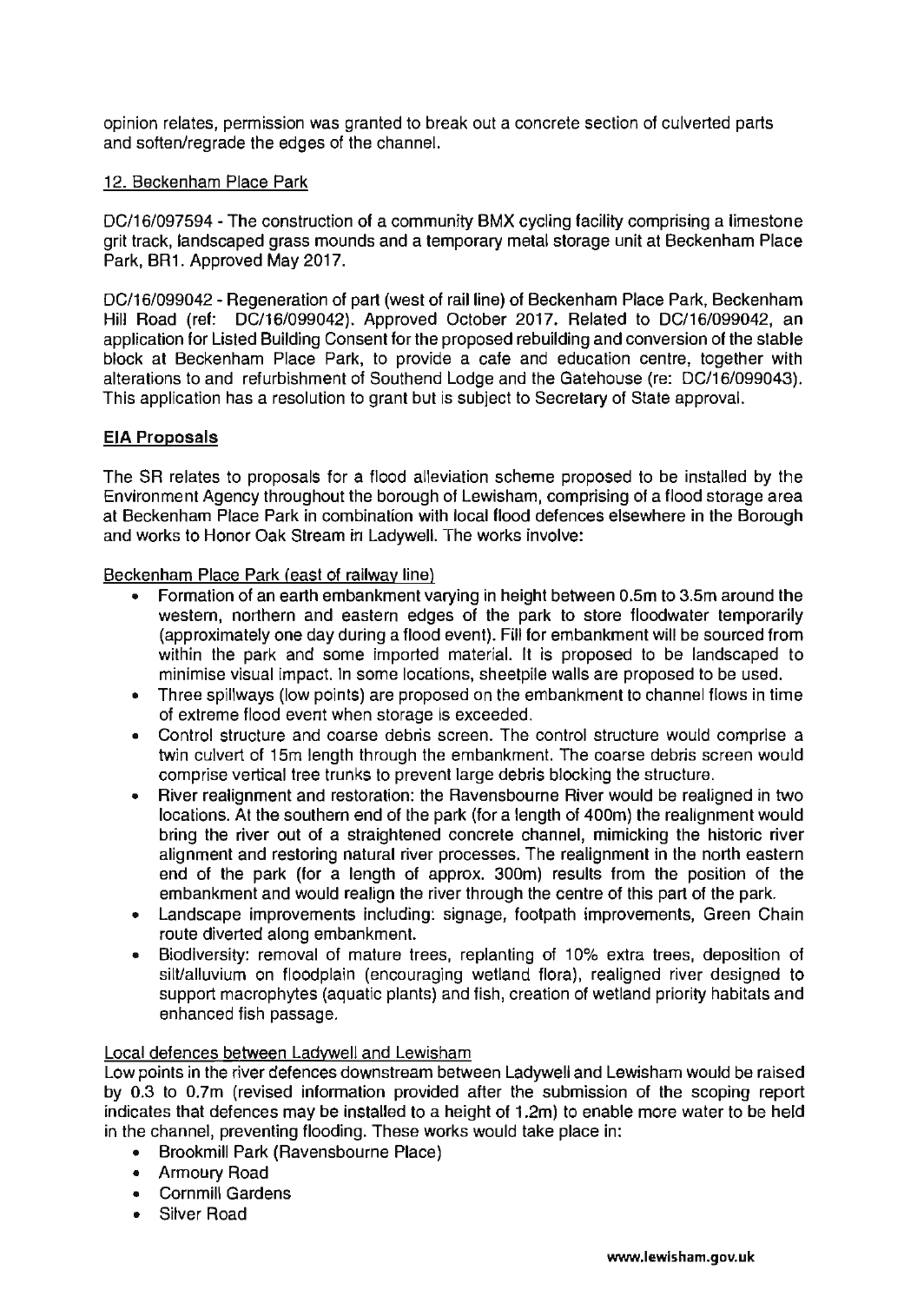- Molesworth Street
- Curness Street
- St Mary's Centre
- Lewisham Hospital
- Albacore Crescent
- Ladywell Fields
- Malyons Road

### Honor Oak Stream and Ladvwell Green

To reduce the risk of localised flooding from the Honor Oak Stream, it is proposed to provide floodwater storage in Ladywell Green.

- Excavation of Ladywell Green by approximately 1.Sm to provide space to store water, and area re-landscaped. Material to be disposed of offsite or re-used in Beckenham Place Park.
- Existing channel to be cleared, silt removed from existing culverts and new trash screens installed

### Documents submitted

Lewisham and Catford Flood Alleviation Scheme Environmental Scoping Report (Ref: R00034, Version 2) ("the scoping report").

The report identifies that an Environmental Impact Assessment is required, and that the scope of the assessment should comprise the following topics:

Traffic and Transport Flora and Fauna Historic Environment Soils and Land Quality Geology and Hydrogeology Hydrology and Geomorphology Landscape and Visual Amenity Socio-Economics Air Quality Noise and Vibration

## **Consultations**

Consultation with following consultation bodies in respect of this scoping request has been carried out in accordance with Regulation 13(4) of the EIA Regulation. The comments of the consultation bodies are provided below:

## Historic England (Archaeology)

The Greater London Archaeological Advisory Service (GLAAS) provides archaeological advice to boroughs in accordance with the National Planning Policy Framework and GLAAS Charter. The National Planning Policy Framework (Section 12) and the London Plan (2011 Policy 7.8) emphasise that the conservation of archaeological interest is a material consideration in the planning process. Paragraph 128 of the NPPF says that applicants should be required to submit appropriate desk-based assessments, and where appropriate undertake field evaluation, to describe the significance of heritage assets and how they would be affected by the proposed development. This information should be supplied to inform the planning decision.

The planning application crosses three areas of archaeological interest (Archaeological Priority Areas) identified for the Local Plan. These are: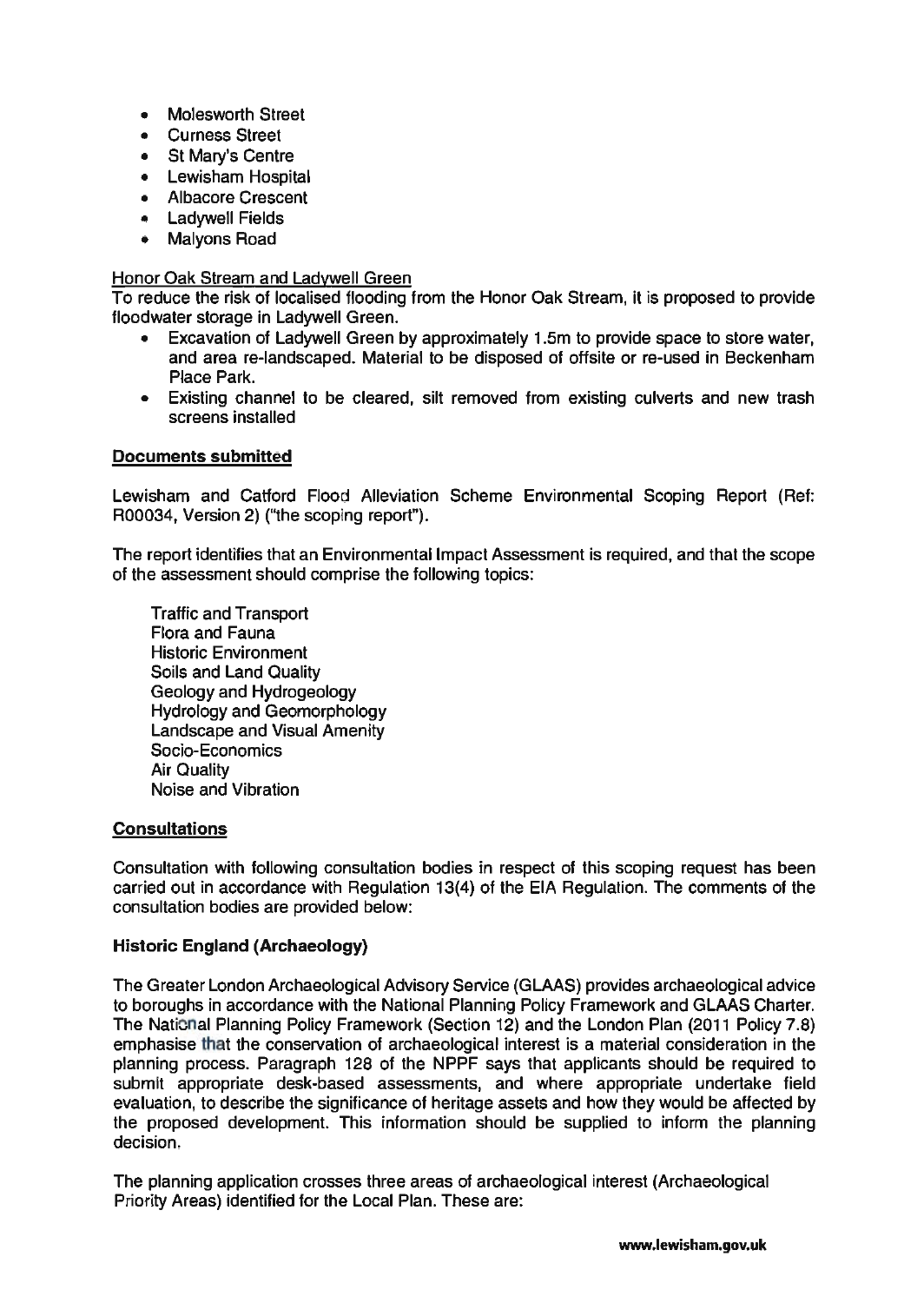- Beckenham Place Park;
- Deptford The Broadway and Tanners Hill;
- Lewisham and Catford / Rushey Green.

Our office recommend that archaeology be scoped into the Environmental Impact Assessment to enable judgment to be made as to whether there is an on-going archaeological interest and if so whether it can be secured by appropriate condition/s.

### Thames Water

No comments to make at this time.

### Transport for London

TfL has prepared its own Transport Assessment (TA) best practice guidance. As well as assisting developers in preparing transport assessments this guidance would also be of use in scoping the EIA and in its subsequent preparation. Details can be found here: http://www.tfl.gov.uk/infofor/urban-planning-and-construction/transport-assessmentguidance.

The EIA will need to assess the worst case peak hour impact and include any peaks and troughs throughout the life of site clearance and construction works. The impact of construction and related vehicles on buses, pedestrians and cyclists must also be considered. An outline

Construction Logistics Plan (CLP) will be required to supplement the EIA and the TA, with the full CLP secured by way of any subsequent planning permission. As well as the impacts of vehicles associated with site clearance and construction, site and any adjoining land to be used during the works management arrangements should also be considered in terms of their Impacts, inter alia, on pedestrians, cyclists, public transport and general traffic.

Similarly the EIA should also consider servicing and delivery impacts of the development and put forward mitigation including for example through a DSP, use of sustainable modes, consolidation and timing

Any site specific mitigation measures relating to TfL infrastructure and services must be secured

through the s106 agreement. Planning conditions may be requested if appropriate and TfL may

request that it is consulted prior to discharge of a condition. The EIA should identify these on a

heads of terms basis where put forward as mitigation of impacts.

## Natural England

No comments received.

#### Sport England

Sport England considers that the impact of a development on sports facilities or activities would not normally fall within the scope of an ES. Consequently we do not wish to comment on the Screening or Scoping Opinion consultation.

Any subsequent planning application should however consider the implications for sport in the context of NPPF Para's 73 and 74, local plan policy and any strategic evidence set out in local playing pitch and/or built facilities strategies within the normal supporting documentation for a planning application.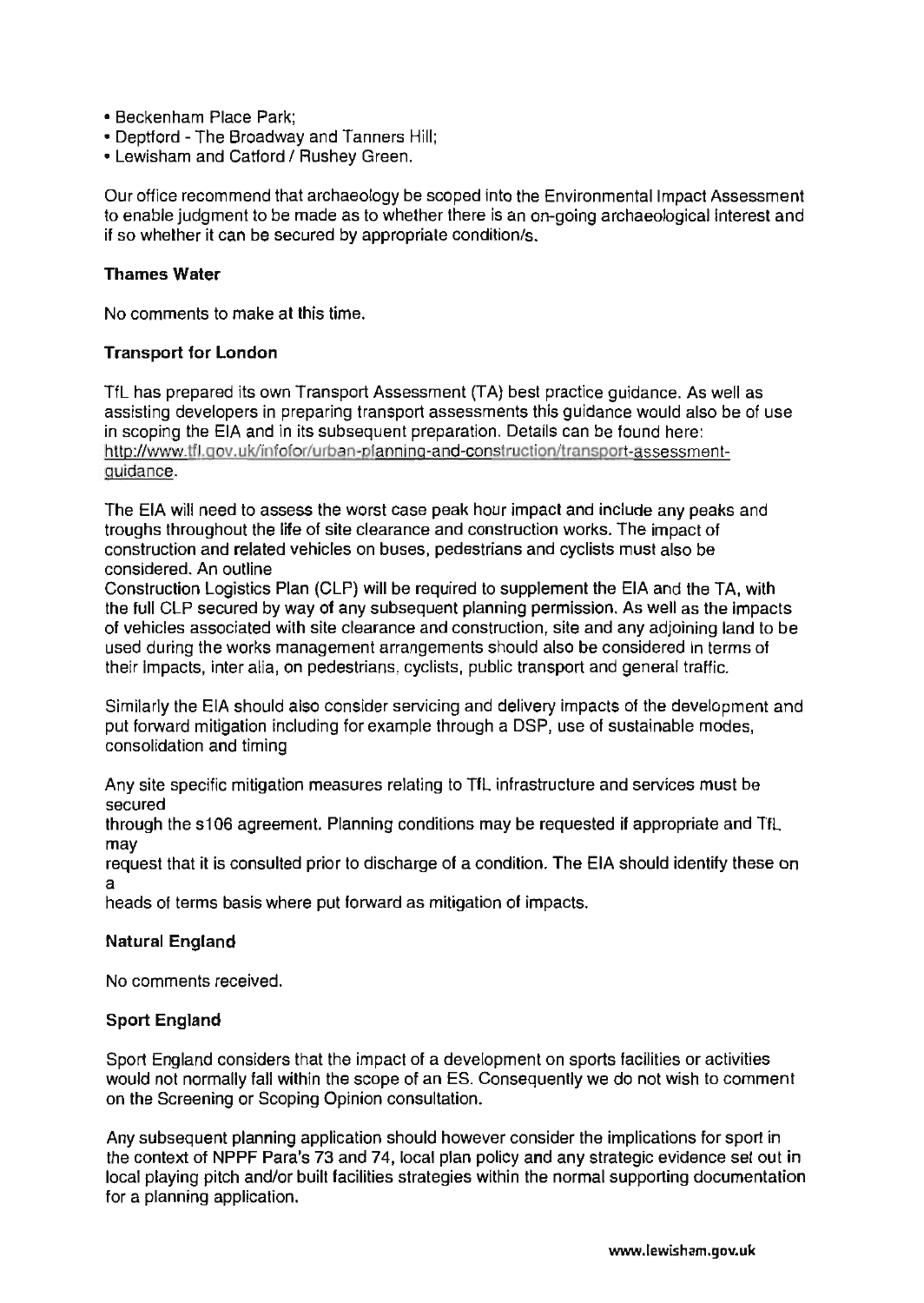Sport England should be consulted on the planning application if it meets the statutory requirements contained within SI *2015/295* (development affecting playing fields) or the guidance for non-statutory consultation with Sport England contained within Planning Practice Guidance: Open Space, Sports and Recreation Facilities (Paragraph: 003).

# **LB** Bromley

The scoping report refers to the main vehicular access to the park being from Old Bromley Road off the A21 within Lewisham. There is also potential for vehicular access from Ravensbourne Avenue within Bromley but the northern section of this road is unmade and unsuitable for regular use by HGVs. This would also entail use of the remainder of Ravensbourne Avenue which is entirely residential in nature and is thus undesirable.

A Transport Assessment (TA) is required and this is noted in the scoping report. This will, amongst other things, indicate the potential routes to be taken by construction traffic and the numbers involved.

A part of the overall proposal seems to be to attract more visitors to this part of the Park and includes the improvement of the access from Ravensbourne Avenue. This has potential to attract more parking near to this access especially as the unmade section of Ravensbourne Avenue is not subject to waiting restrictions. The impacts of this need to be considered in the TA as no parking appears to be being proposed within the park at this point. Further comment will be offered once the TA is available.

### Environment Agency

No comments have been received at this time. It is acknowledged that the consultation period with this consultation body has been relatively brief. Any comments received from this consultation body will be provided to the applicant as soon as possible following the receipt of any comments, as will any further relevant comments.

#### Environmental Sustainability

No comments received.

## **LBL** Highways (including Highways Drainage)

No comments to make at this time in relation to the Scoping Report, but further comments in relation to each site will be passed to the applicant as they arise.

## **LBL Environmental Health - Land Contamination**

Whilst in principle I would accept the recommendations for further work in the scoping report, I

consider it would also be prudent that initial UXO assessments are undertaken at the proposed site locations.

## **LBL** Ecology Regeneration Manager, Tree Officer and Parks Manager

No comments to make at this time.

## **LBL** Conservation Officer

No comments to make at this time.

## Considerations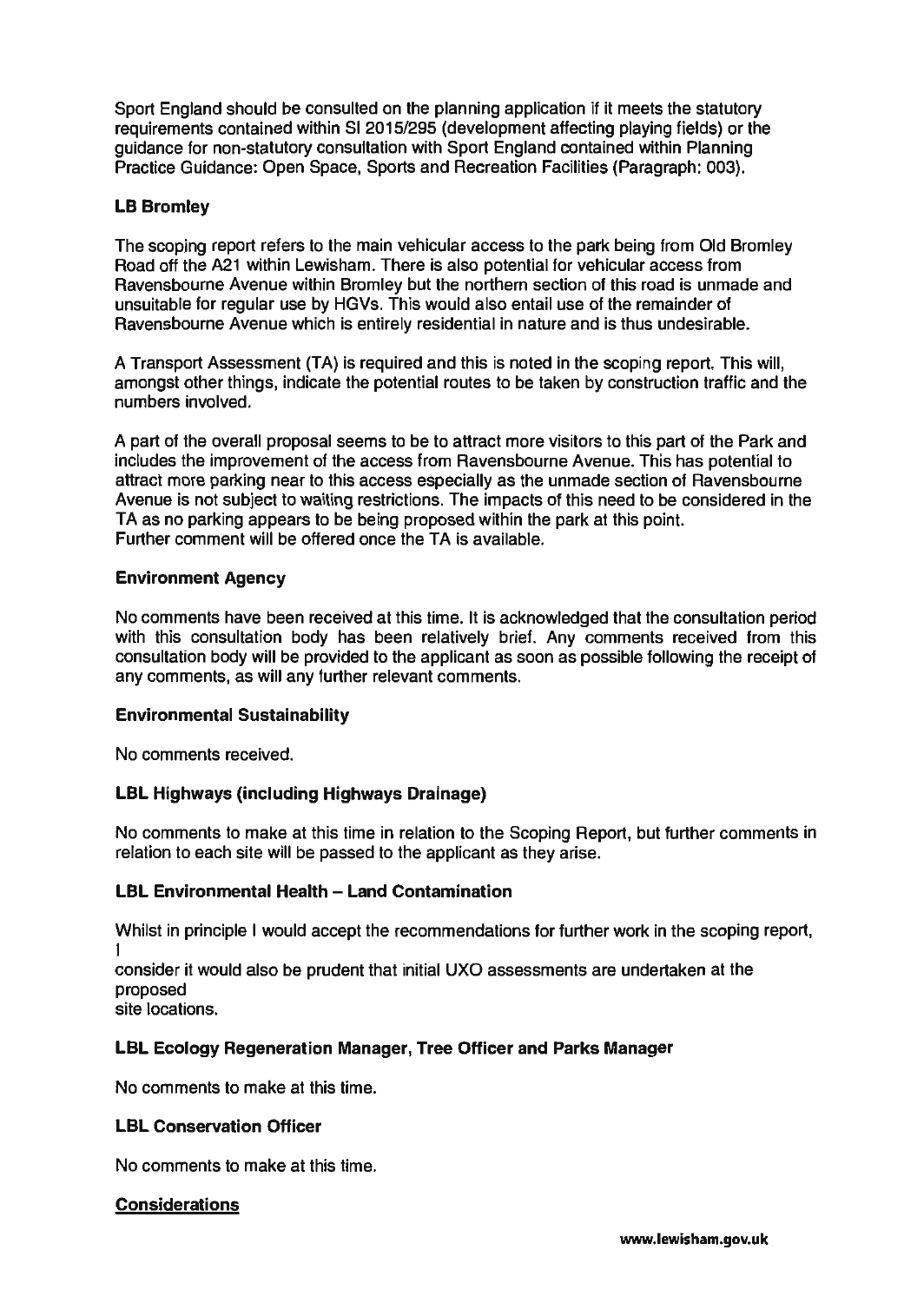The relevant regulations are Directive 2011/921EU of the European Parliament and the Town & Country Planning (Environmental Impact Assessment) Regulations 2011 (the EIA Regulations). Guidance on procedures under the EIA Regulations is set out within the National Planning Practice Guidance (NPPG).

The NPPG Guidance for EIA includes the following in relation to scoping: "Local planning authorities and developers should carefully consider if a project should be subject to an Environmental Impact Assessment. If required, they should limit the scope of assessment to those aspects of the environment that are likely to be significantly affected."

The provisions of the London Plan (2016), Core Strategy (2011) and the Development Management Local Plan (2014) Policies will clearly be material to the eventual determination of any planning application for the flood alleviation proposals but such documents are not directly relevant to the decision on the scope of Environmental Impact Assessment.

In preparing the scoping response the Council has had regard to:-

- EIA scoping report (prepared by the potential applicant in this case, the Environment Agency)
- Responses received from consultees
- The provisions of all relevant legislation and applicable statutory planning instruments

Any responses from consultees received after this scoping letter will be forwarded to the applicant, and addressed through the preparation of the ES.

### **Screening**

The applicant states, at Section 5.1 of the scoping report, that it is anticipated that the works will require a statutory EIA under Schedule 2 10(h) of the EIA Regulations. The proposed development is of a scale which exceeds the applicable thresholds included in Schedule 2 of the EIA Regulations. No screening of the proposals are therefore necessary; Environmental Impact Assessment is required.

#### Scoping - Compliance with Regulations

The Scoping Request (SR) has met the regulatory requirements set out in Section 13(2) of the EIA Regulations which state that a scoping request must include "a plan sufficient to identify the land; a brief description of the nature and purpose of the development and of its possible effects on the environment; and such other information or representations as the person making the request may wish to provide or make".

The SR sets out the proposed contents of the ES in accordance with Schedule 4 of the EIA Regulations which sets out "Information for inclusion in the Environmental Statement" and this is considered satisfactory save for particular detail or commentary within each chapter.

With regard to the consideration of the types of likely significant effects the SR provides a description of the key characteristics of the existing environment for a range of receptors and the likely significant effects on them arising from the proposed development.

#### Significance Criteria

Section 5.2 of the scoping report outlines the general approach to determining the significance of impacts on environmental receptors and resources. The general approach outlined is appropriate and supported; however the ES will need clearly set out the precise approach and criteria used for the assessment of significance relative to each topic of environmental effects. The relevant factors for determining significance will vary depending on the type of effect and component of the receiving environment being considered. It must be clear for each of the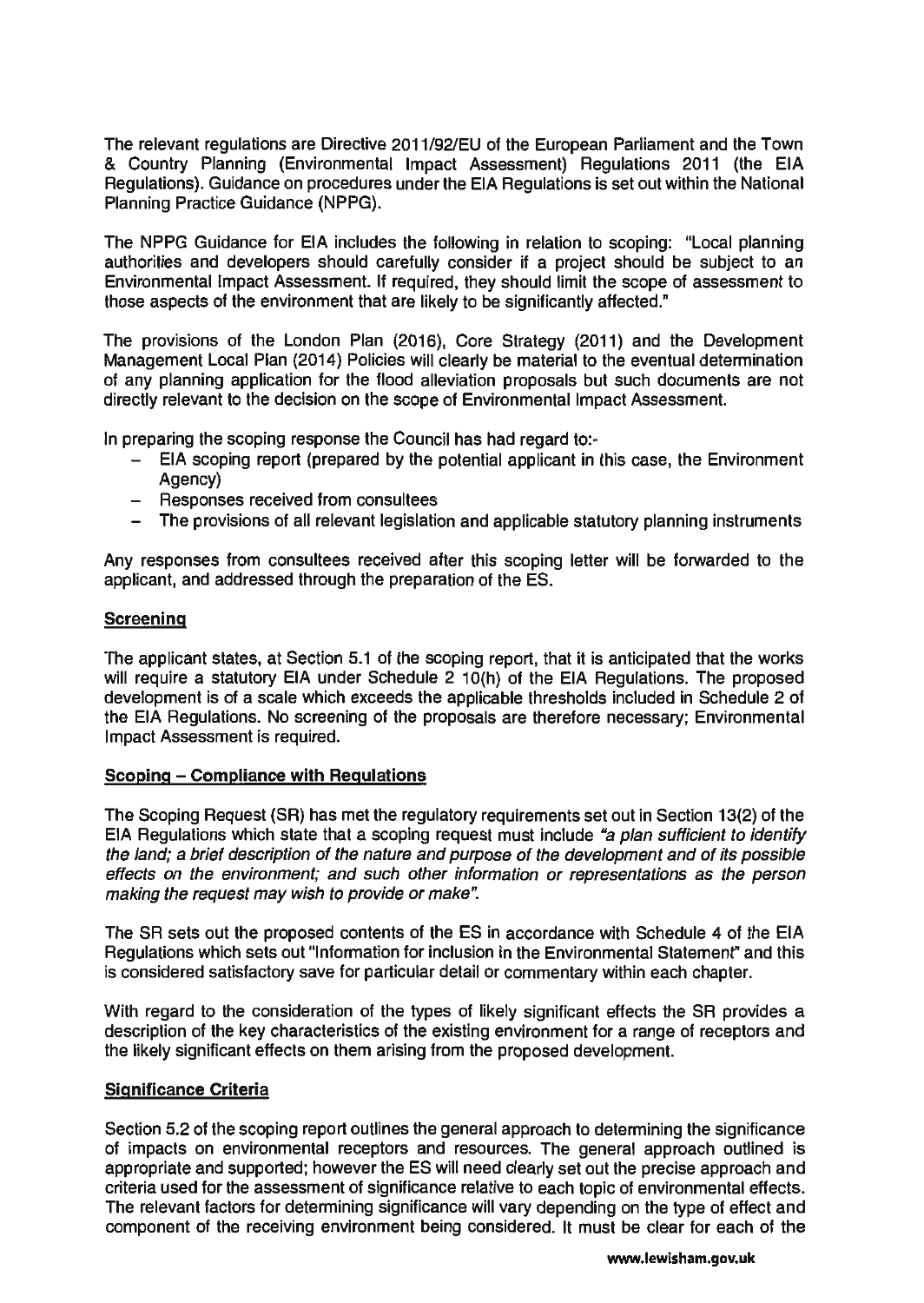topics how the assessment has been undertaken, how decisions on significance have been determined and what has been considered to be a significant effect in EIA terms. The topic assessment conclusions must be transparent, with assessment conclusions clearly justified and grounded in professionally-recognised guidance, or professional judgement, where guidance does not exist.

Each assessment musl clearly set out the effects in relation to the construction and operation phases in order 10 avoid confusion between the phases.

## **Cumulative** Assessment

### Lewisham Town Centre

Schemes in Lewisham Town Centre must also be added into a cumulative assessment. Planning permission has been granted for a regeneration project called the Lewisham Gateway project (DC/06/62375) by the Council in May 2009, and the first phase of this scheme is currently being delivered. Consultation with this property owner as to construction programme conflict should be carried out and incorporated into the ES where relevant to cumulative effects.

Work is already ongoing as authorised by numerous planning permisslons at 68 Molesworth Street (Riverdale House), which is being converted to apartments. This building is directly adjacent to the proposed Molesworth Street works site. Consultation with this developer as to construction programme conflict should be carried out and incorporated into the ES where relevant to cumulative effects.

An application for the redevelopment of Axion House, Silver Road (DC/17/102703) is currently submitted and under consideration by the Council. This application includes the Silver Road site of proposed works within the scoping report. Consultation with this developer (if the planning permission is granted) as to construction programme and structure location conflicts should be carried out and incorporated into the ES where relevant to cumulative effects.

An application for the redevelopment of the former Tesco Superstore site at 209 Conington Road (DC/17/101621) is currently submitted and under consideration by the Council. This application is proposed to result in works directly opposite the Armoury Road works site. Consultation with this developer (if the planning permission is granted) as to construction programme and structure location conflicts should be carried out and incorporated into the ES where relevant to cumulative effects.

## Ladywell/Honor Oak

Planning permission has been granted in August 2017 for an expansion of the nursery at the Ladywell Lodge Training and Conference Centre, Slagrove Place, which is very close to the north of the Ladywell Green/Honor Oak works site (DC/17/1 02591). Consultation with this property owner as to construction programme conflict should be carried out and incorporated into the ES where relevant to cumulative effects.

## Beckenham Place Park

Planning permission has been granted in October 2017 for development in the west of Beckenham Place Park (west of the railway line, Case No. DC/16/099042). The approved works relate to proposed regeneration within the park, comprising substantial landscaping changes including the restoration of an historical lake, the construction of a cafe and educational facilities, and new storage facilities for park maintenance purposes. Regard will need to be had to cumulative environmental effects which may result due to the implementation of this project as well as the project which is the subject of this scoping opinion. The construction programme will need to be considered with respect to temporary adverse effects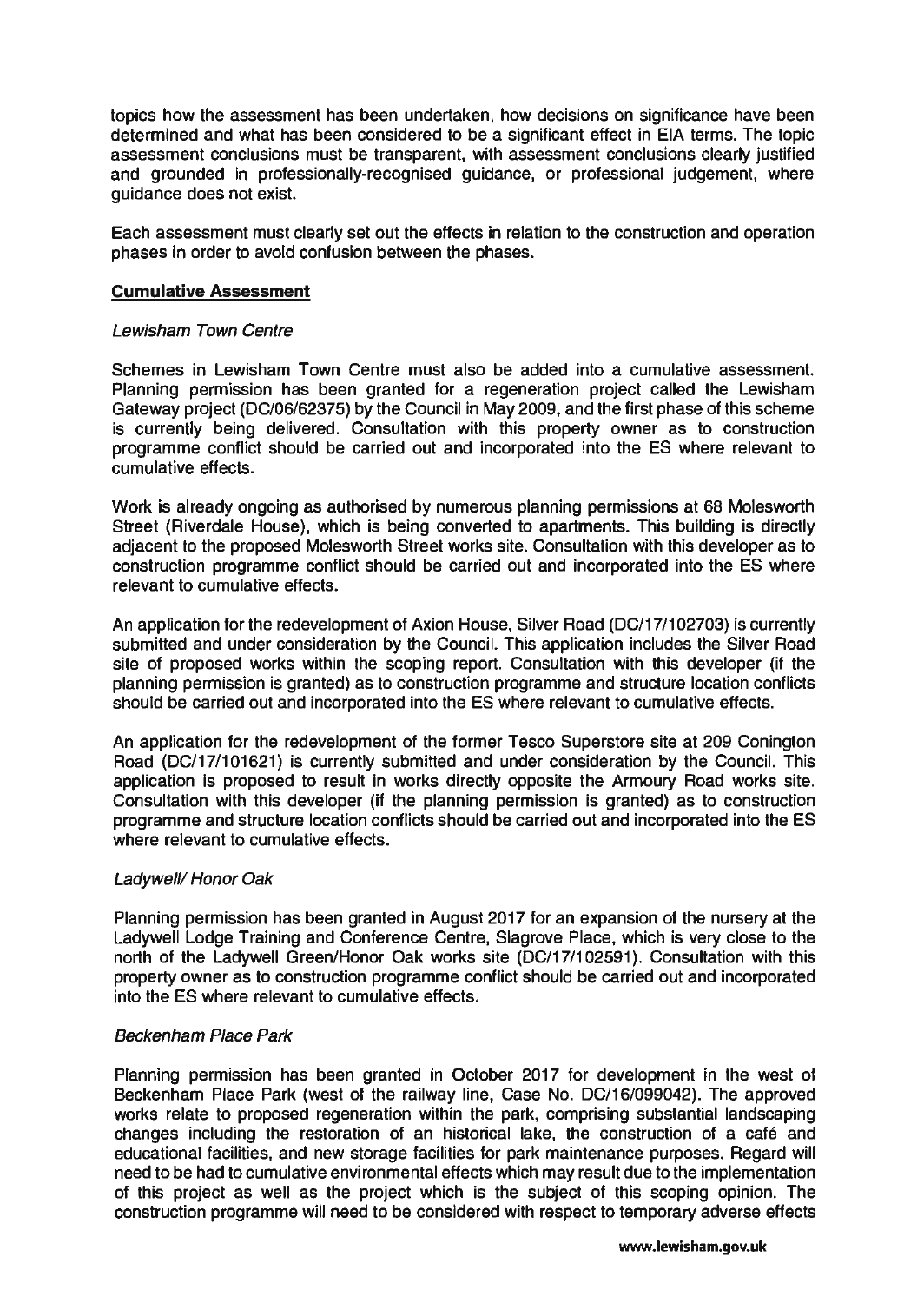during construction and their timing with respect to the same necessary construction works within the western side of the park. Permanent environmental effects upon the receiving environment as affected by this planning permission will need to be assessed in the ES.

There does not appear to be any planning permission applications received for development of the large empty site to the south-west of Millwall Football Club training fields, immediately to the east of Ravensbourne River within the southern extent of Beckenham Place Park.

Schemes close to the boundary with the London Borough of Bromley should be added in for cumulative assessment.

### General Points

The SR provides some detail on the receptors identified as likely to be significantly affected and the study area for each assessment. Plans showing the assessment study area and location of receptors should be included for every relevant topic with accompanying justification in the text.

In accordance with the EIA Regulations, the ES should include an indication of any difficulties (technical deficiencies or lack of know-how) encountered by the applicant in compiling the required information.

In accordance with the EIA Regulations, a Non-Technical Summary of the information provided in the ES needs to be prepared.

### Topics agreed to be seoped in to the EIA

Traffic and Transport Flora and Fauna Historic Environment Soils and Land Quality Geology and Hydrogeology Hydrology and Geomorphology Landscape and Visual Amenity Socio-Economics Air Quality Noise and Vibration

### Additional topics to be seoped into the EIA

Residential Amenity and Character Recreational Amenity

#### Topic agreed to be seoped out of the EIA

Medium and long range views of local defences between Ladywell and Lewisham, and at Honor OaklLadywell Green (as a component of landscape and visual amenity effects)

Further comments on the individual topics with respect to scope and level of details to be provided and relevant matters to be assessed within the ES are provided below.

## Traffic and Transport Effects:

The scoping in of this topic into the EIA is appropriate. Officers agree with the clear theme of the discussion of this topic in the scoping report that the likely effects which have the most potential to adversely affect the environment to be those generated during the construction process occurring at each site. However, the permanent/operational traffic effects (maintenance requirements, likely changes in visitor numbers) will also need to be addressed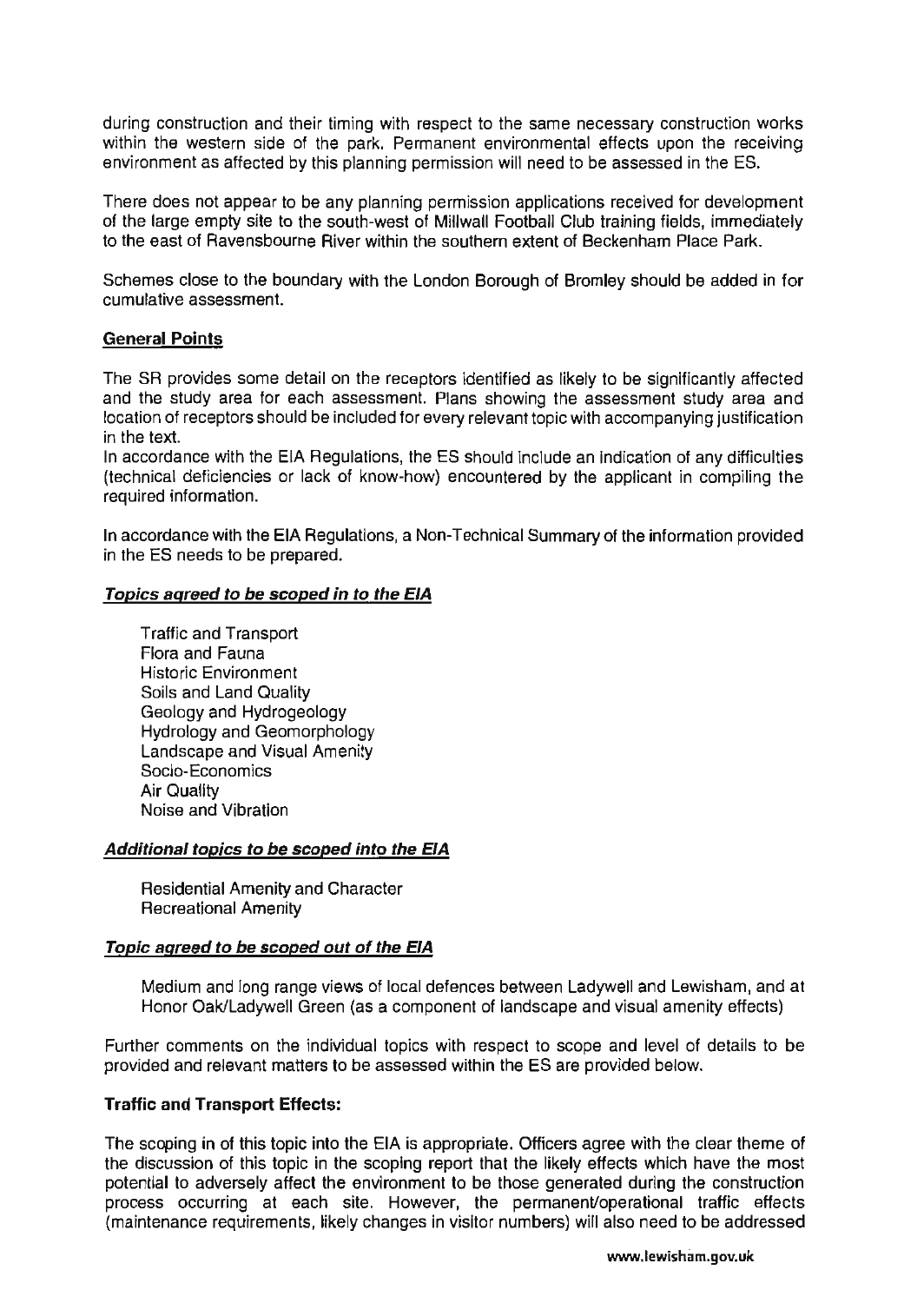in the ES, with mitigation strategies/design features to mitigate the effects identified and included in the final design to be the subject of the ES.

The considerations and potential effects outlined in section 4.2 of the scoping report are logical, in particular the five bullet points relating to different traffic and transport effect types on pages 32 and 33 of the scoping report. Guidance from 1993 however may be out of date with current best practice traffic and transport assessment methods. LB Lewisham's Highways Engineers have been consulted and have no additional comments to make concerning the scoping report discussion of this topic, but any traffic and highways comments will be passed to the applicant as they arise.

Specific consideration of the unique access constraints of each individual site of proposed work will be necessary to ensure traffic effects (in particular safety and congestion) are suitably mitigated. Site visits carried out by officers to date reveal that access to some sites are narrow or will affect high public-use spaces (footpaths, parks etc.).

Agree that at minimum a Construction Logistics Management Plan, potentially incorporating a Deliveries and Servicing Management Plan, comprehensive to cover all proposed works at all sites will be a necessary part of the ES, with measures to mitigate any adverse traffic and transport effects as much as practicably possible. This would include, inter alia, mitigating effects associated with site set up, fencing and gantry construction, plant drop off and set up, labour transport, any site parking, material deliveries and servicing throughout the life of each project, heavy vehicle access to and from the site. Use of sustainable transport modes for labour transport to and from the site and consolidation/timing of construction-related transport movements will need to be covered in the ES.

It is noted that the summary of issues and recommendations for further work (page 33-34 of the scoping report) refers to contractor input with respect to traffic movement calculations, likely construction programme timeframe, and labour requirements. If a contractor is not appointed for the works at the time of completing the ES, expert traffic engineer input will need to be sought to prepare reliable estimates of this information in order to accurately assess the traffic and transport effects of the proposal.

Consultation with LBL Planning (and Highways), LB Bromley Highways and TfL should continue as the scheme develops, leading up to a planning application.

#### Cumulative Assessment

The following proposed developments should be included within a cumulative transport impact assessment, which should consider all modes and construction traffic:

- Carpetright site, Lewisham TC (planning application ref DC/17/102049)
- $-$  Tesco, Lewisham TC (planning application ref DC/17/101621)
- Lewisham Retail Park (DC/16/097629)
- Lewisham Gateway (DC/06/62375)
- Axion House, Silver Road (DC/17/102703)
- Beckenham Place Park regeneration (west of railway line, planning application ref DC/16/099042)
- $-$ Dylon Works, Lower Sydenham (LB Bromley)

#### Flora and Fauna Effects:

The scoping in of this topic into the EIA is appropriate. The considerations and potential effects outlined in section 4.3 of the scoping report are logical, and the further work identified on pages 43 and 44 is supported, although one key additional effect needs to be covered - erosion and sediment control during construction. LB Lewisham's Ecology Regeneration Manager has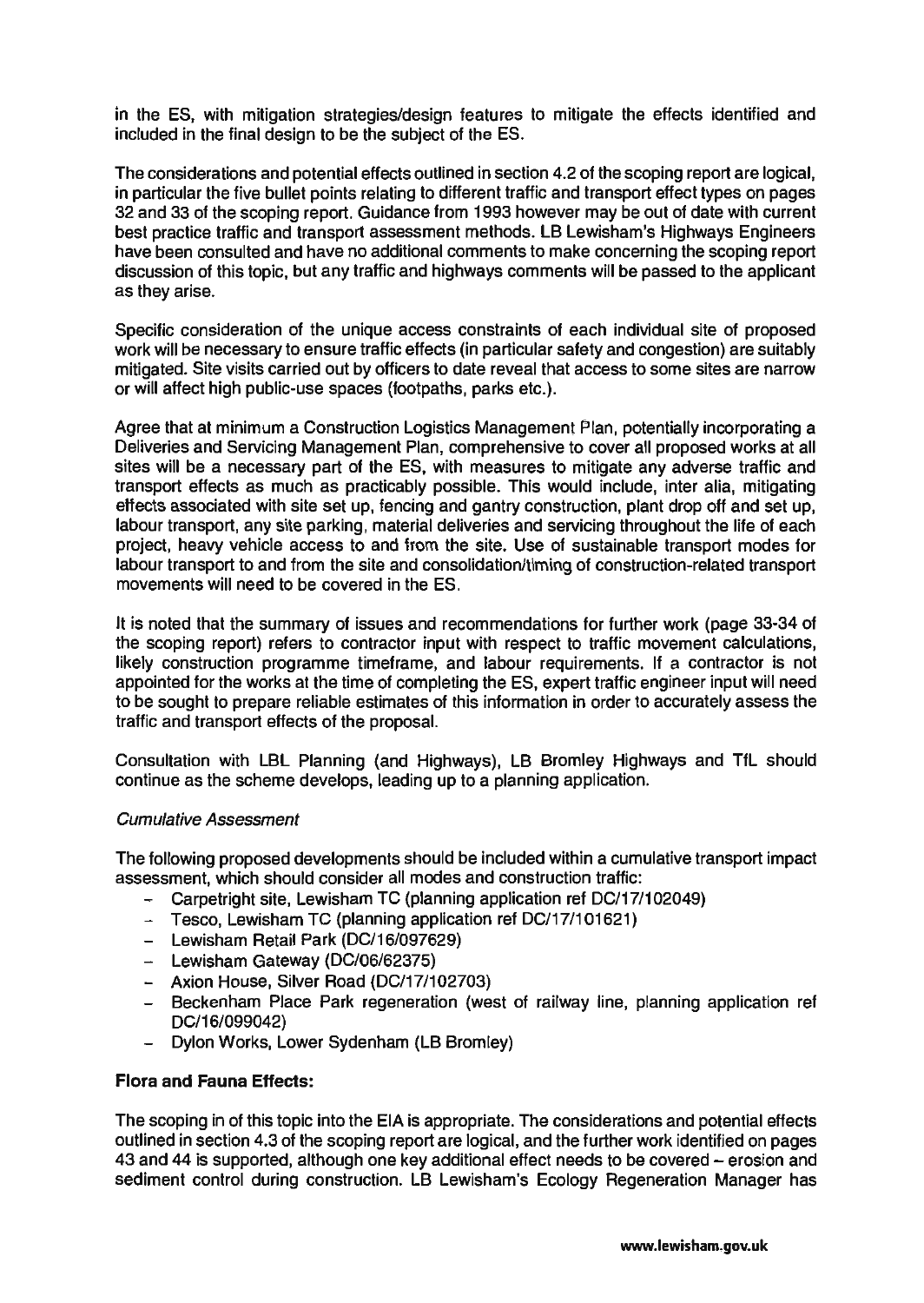been consulted and has no additional comments to make concerning the scoping report discussion of this topic.

An Erosion and Sediment Control Plan covering the breadth of the project should be incorporated into the ES, demonstrating how sites of land disturbance will be managed so as to avoid or mitigate as much as possible the potential for dust to affect the surrounding environment, as well as silVsediment runoff entering the stream and adversely affecting stream/riparian margin ecosystems. This would incorporate actions, where appropriate, such as cleanwater diversions, silt fences, drainage grill protection, covering of temporary stockpiles, utilising weather forecasts to optimise work progress in periods of fine weather, stabilised entries to work sites to remove soil from truck wheels, amongst other potential mitigation measures.

Generally the ecological considerations identified and actioned to date are broad, which is appropriate and positive. It is noted that with respect to birds/avifauna, breeding/nesting birds appear to be the focus of consideration. Potential effects upon migratory birds who may migrate to the park spaces to be affected by the proposed works will need to be considered also.

The level of detail to be provided concerning this topic in the ES will need to be proportionate to the ecological status of the spaces being affected. Where the proposed works will affect spaces which are relatively ecologically rich and diverse, further scrutiny of the effects upon the flora and fauna of the habitat to be affected will be necessary; where the site has already been heavily modified or the proposed works have minimal intrusion into existing ecosystems, it is accepted that there may be very little effects generated and consequently a more brief assessment may be provided.

### Historic Environment/Heritage Effects:

The scoping in of this topic into the EIA is appropriate. The considerations and potential effects outlined in section 4.4 of the scoping report are logical, and the further work identified on pages 47-49 appropriate. LB Lewisham's Conservation Officers have been consulted and have no additional comments to make concerning the scoping report discussion of this topic at this time. Historic England have also been consulted and have pressed that archaeology needs to be included within the scope of heritage effects/effects upon the historic environment. Officers consider this appropriate given the degree of land disturbance and depth of proposed excavation in certain places, combined with the majority of the Ravensbourne River being located within an Archaeological Priority Area as defined by Historic England.

With regard to Beckenham Place Park, consideration must be given to the setting of the park as a whole including the impact upon the Mansion House. It is therefore expected that the most attention of the ES with respect to this location will concern any potential adverse archaeological effects, and effects on the relationship of the park spaces where pedestrian/play/sitting uses are promoted to nearby listed heritage assets (in the west of Beckenham Place Park). All matters discussed on pages 44-45 of the scoping report however should be addressed in the ES.

It is noted in the scoping report that one of the sites of the proposed works falls within the St Mary's Conservation Area. This is correct - the structures/mounds at the St Mary's Centre site are directly adjacent to the graveyard area of Lewisham Parish Church of St Mary the Virgin, and church buildings further to the east. The works at Brookmill Park also appear to fall within a conservation area (Brookmill Road Conservation Area). Structures proposed at Ladywell Fields are in close proximity to the Ladywell train station, which is a grade-II listed building and within the Ladywell Conservation Area. Heightened scrutiny of heritage effects within these areas, in particular the effects upon the settings surrounding these buildings, is therefore expected in the ES.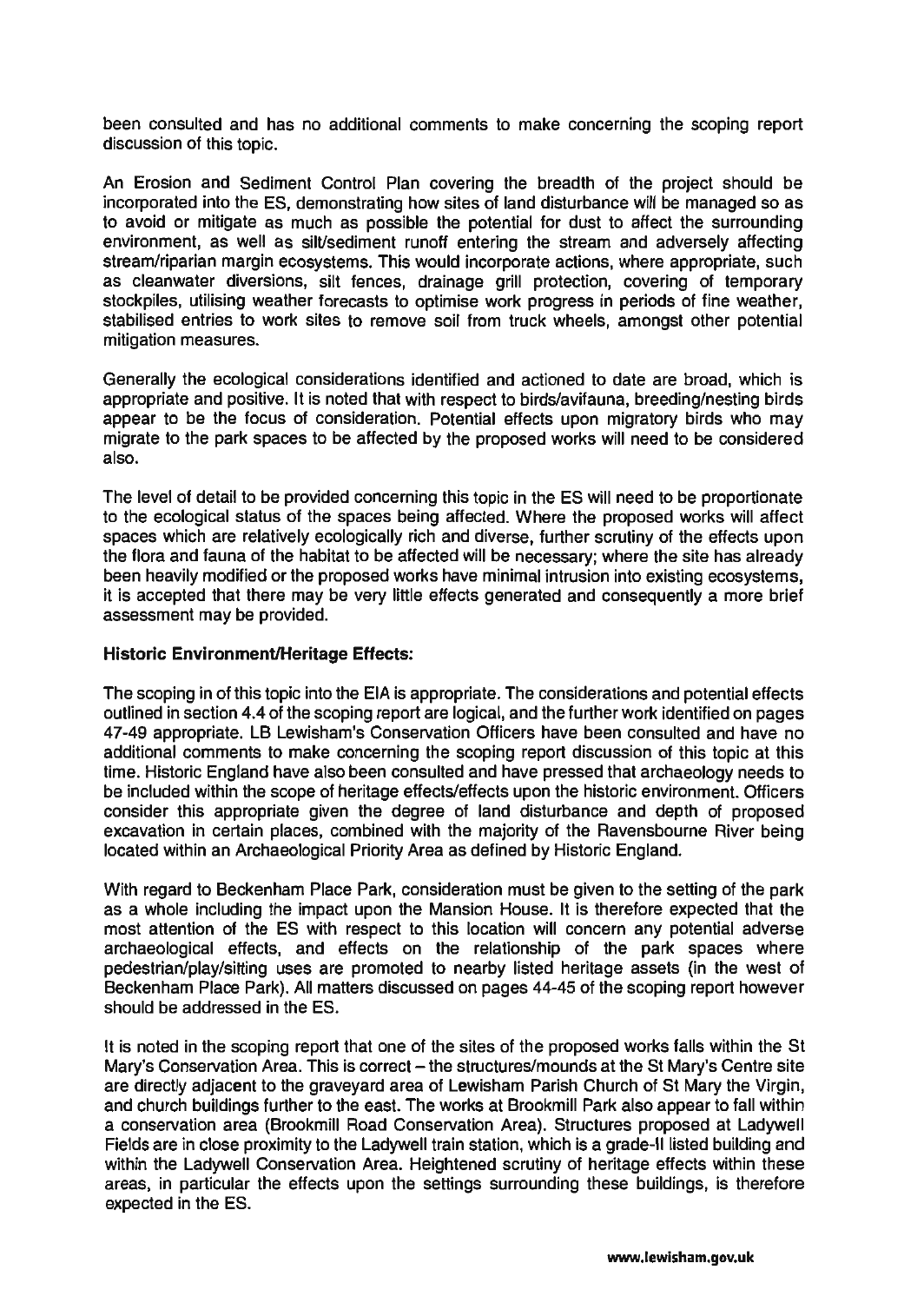## Soils and Land Quality Effects:

The scoping in of this topic is appropriate. The considerations and potential effects outlined in section 4.5 of the scoping report are logical, however it is noted that the scoping discussion seems to focus on contamination and not land stability, which would fall within scope of land quality. It is also not agreed that this topic should be scoped out completely with respect to the proposed local flood defences between Lewisham and Ladywell (as suggested within section 4.5.2 of the scoping report).

The scoping report has been reviewed by LB Lewisham's Environmental Protection Officer. The material result of this consultation is that, in addition to the recommended work moving forward, it is also recommended that UXO surveys are carried out and the risk assessed within the ES. This is adopted by officers considering the relatively large area of land to be affected by proposed works and the spatial separation of the land north-south throughout the length of the borough. UXO survey and assessment of potential safety effects during construction should therefore be added as a sub-topic of land quality.

The further work actions identified on pages 53-54 in relation to the potential for land contamination are therefore considered appropriate. It is further recommended that sitespecific Site Contamination Management Plans be prepared for those sites where elevated concentration levels have been found/are known to exist or suspected to exist based on the analysis of a suitably qualified contamination specialist. This is based on the wide profile of potential contaminant sources (either within the sites or nearby) across the project. Further testing will need to be completed to confirm the appropriate contamination management techniques. These plans do not have to be exhaustive; rather direct and illustrative on one or two pages showing where controls will be (bunds, fences, drainage grill covers etc.), where testing will be carried out, clean v contaminated soil stockpiled and covered, transport and disposal of contaminated soil, how ground water testing for contamination will be carried out when encountered during excavation, is preferred. The plans will need to cover both human and environmental receptors.

Effects upon land stability need to be incorporated into this topic and addressed within the ES. The reason for this is due to the potential for changes in land stability as a result of the proposed works, which in turn can affect the risk of instability (either during construction or post-construction) affecting other land outside of the subject sites. The importance of this assessment is exacerbated in this context by the proximity to the river and the potential for encountering a high groundwater table in parts. Suitable engineering expertise should be incorporated to address this moving forward. All proposed sites should be assessed with respect to the potential for land instability effects; as such, it is not agreed that this topic be scoped out of the ES for sites between Ladywell and Lewisham.

#### Geology and Hydrogeology Effects:

The scoping in of this topic is appropriate, and there are no issues with the further work identified to be completed and incorporated into the ES (page 57 of the scoping report).

Further details are requested as to the general mechanics of how the Ladywell Green storage area will work - including any new culverts/underground pipes to be installed.

Otherwise this topic and level of details is appropriately identified in the scoping report. The further work actions specified on page 57 of the scoping report are supported, and are adopted as the scoping opinion of LB Lewisham in relation to information to be included in the ES concerning this topic.

## Hydrology and Geomorphology Effects: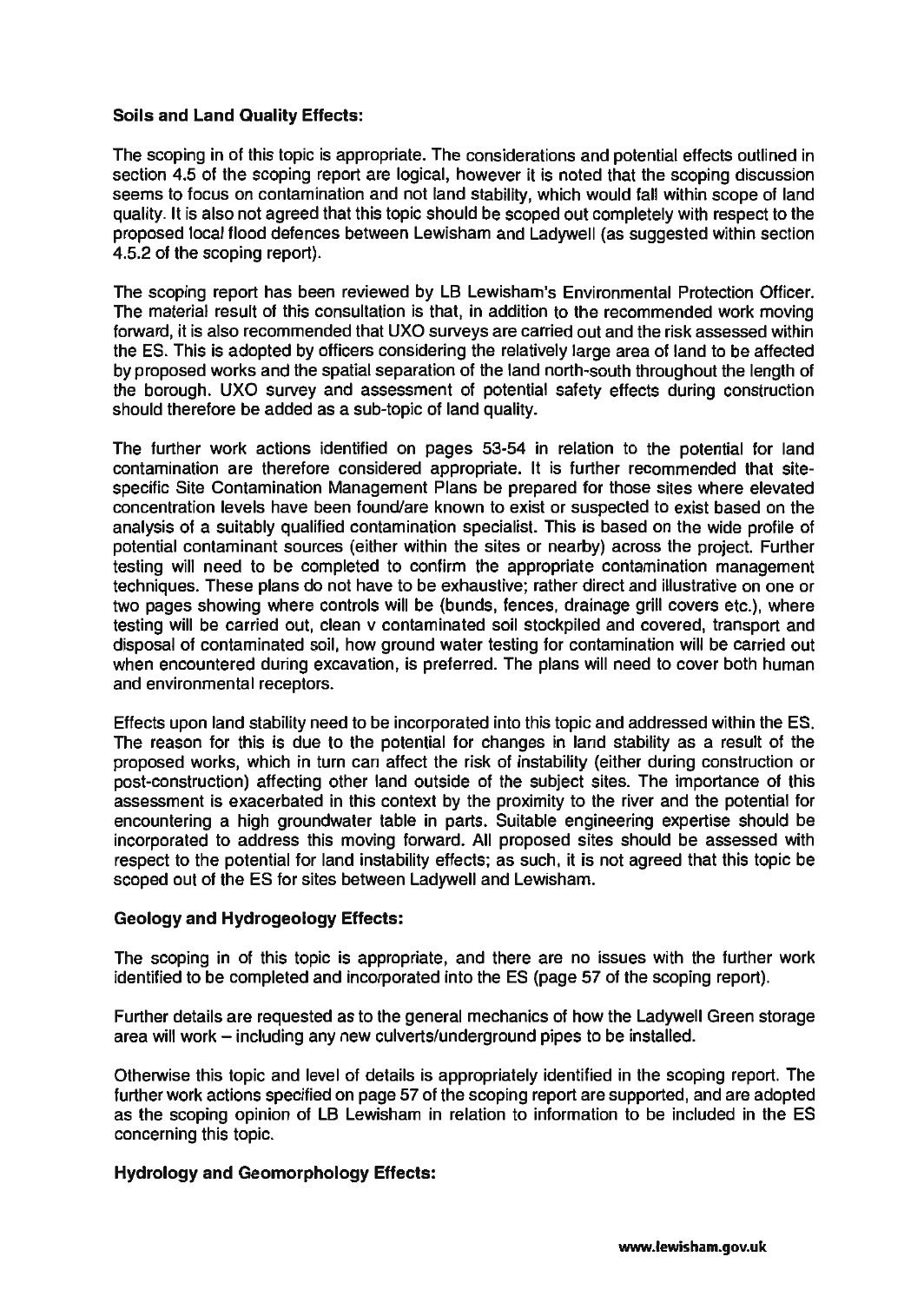The scoping in of this topic is appropriate, and the considerations and potential effects outlined in section 4.7 of the scoping report are logical. The only clear direction to be made on this relates to geomorphology – the effects of the proposed works upon the character of the natural environment of stream in its entirety insofar as it is subject to the proposed works needs to be assessed. The further work actions specified on page 64 of the scoping report are supported, and in addition to the above comment, are adopted as the scoping opinion of LB Lewisham in relation to information to be included in the ES concerning this topic.

### Landscape and Visual Amenity Effects:

The scoping in of this topic is appropriate, and the considerations and potential effects outlined in section 4.8 of the scoping report are logical. The further work actions specified on page 69 of the scoping report, inclusive of the methodology for undertaking the landscape and visual amenity effects assessment, are supported.

The ES will need a particularly strong focus on the impacts upon the local landscape of Cornmill Gardens. Specifically from the west/north-west elevation and the changes to the eastern side of this park. It should be at the forefront of the assessment within the ES that this space is highly prominent, highly used (in close location to recent regeneration and Lewisham Town Centre, where further residential and commercial development is encouraged by the Lewisham Local Development Framework) park which is award winning for its design.

The ES will also need a particularly strong focus on the coherency and integration of the design with the approved works within the western side of Beckenham Place Park and the holistic change to occur within the park, and the consequential visual and (if applicable) landscape amenity effects (as a result of embankments within the park to be constructed).

Visual amenity effects need to also be considered from the perspective of nearby residents, as touched on in the scoping discussion.

It is noted that discussion of this topic on page 66 of the scoping report concludes that mediumlong distance views to Beckenham Place Park have been scoped out. Until the precise design dimensions of new mounds and retaining walls at this site are known and effects can be accurately assessed, this is considered to be premature is therefore objectionable that this component of landscape and visual amenity effects are scoped out. Views should be confirmed with officers one further design development has progressed.

Officers agree that this assessment matter can be scoped out with respect to local defences between Ladywell and Lewisham, and at Honor OaklLadywell Green, due to the small scale of proposed structures/modifications within these sites and limited visual catchment to the proposed changes as a result.

#### Socio-Economic Impacts:

The scoping in of this topic is appropriate. The discussion of this topic in the scoping report overlaps with effects canvassed elsewhere - noise, vibration, traffic effects etc. It is appreciated that this is inevitable to a degree. The ES will need to address the macro-scale effects upon the population in relation to this topic. Assessment of changes in social interaction and fostering of social capital, human health effects/opportunities, education opportunities, economic benefits and losses (lightly touched considering small scale of majority of works), opportunity costs, disruption across the borough, designing out of crime, as a collective series of (likely) positive and negative effects upon the population of the borough could be included here. These are largely identified in the recommended further work actions (page 73 of the scoping report), which is positive. The project in its entirety, particularly with the inclusion of the Beckenham Park Place proposal, is considered to be large enough to have some demonstrable effects in relation to this topic.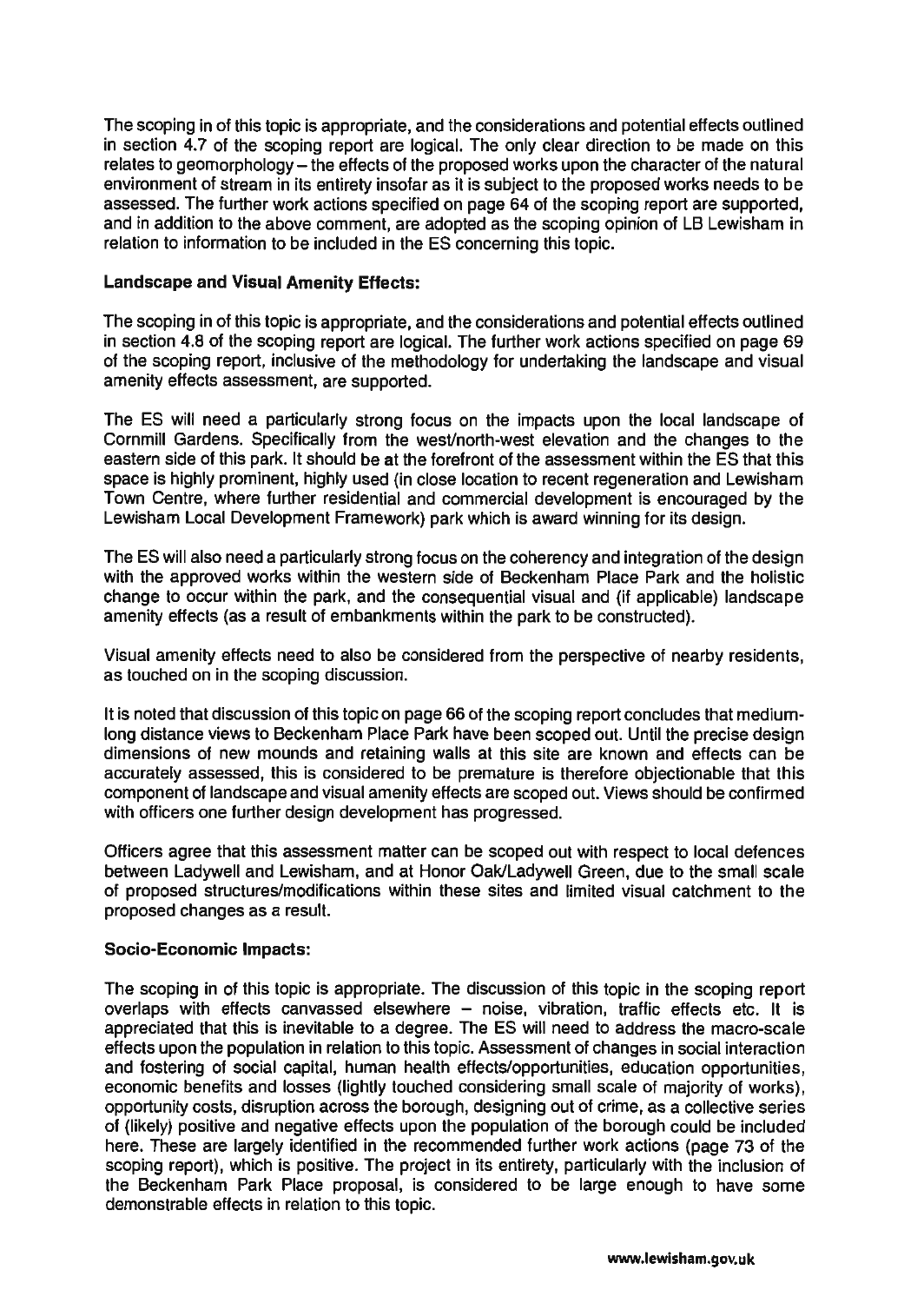Officers will seek to secure a commitment to Council's Local Labour scheme through a section 106 agreement.

### Air Quality Effects:

The scoping in of this topic is appropriate, and the considerations and potential effects outlined in section 4.10 of the scoping report are logical. The further work actions specified on pages 75 and 76 of the scoping report are supported, and are adopted as the scoping opinion of LB Lewisham in relation to information to be included in the ES concerning this topic.

### Noise and Vibration Effects:

The scoping in of this topic is appropriate, and the considerations and potential effects outlined in section 4.11 of the scoping report are logical. The further work actions specified on pages 78 and 79 of the scoping report are supported.

In addition to these actions, a Construction Noise Management Plan detailing best-practicableoption noise mitigation measures to be applied to the specific site contexts and construction requirements should be included as part of the ES concerning this topic.

### Residential Amenity and Character Effects:

This topic should be scoped into the ES. This would cover matters such as:

- 1. Any privacy effects upon existing amenity levels at established residences, generated by changes in ground levels of recreational spaces in proximity to established residences;
- 2. Any bulk and dominance effects generated by the installation/construction of walls, ancillary structures and earth mounds/embankments upon existing amenity levels at established residences;
- 3. Any shading/overshadowing effects generated by the installation/construction of walls, ancillary structures and earth mounds/embankments upon existing amenity levels at established residences;
- 4. Any visual effects/effects upon outlook generated by the installation/construction of walls, ancillary structures and earth mounds/embankments upon existing amenity levels at established residences;

It is appreciated that that several of the proposals will have very minimal effects in relation to this topic; however the degree of effects will certainly vary from site to site.

Noise is also a residential amenity issue however this has been scoped in as a standalone issue. As such, it does not need to be repetitively covered with respect to residential amenity.

This assessment should also consider if any proposed buildings, structures or embankments are out of character with the character of the existing neighbourhood, if located in close proximity to an established neighbourhood or visible from residential streets/numerous rear terraces, windows or back yards. Again it is appreciated that in parts there may be very minimal effects.

#### Recreational Amenity Effects:

This topic should be included into the ES. This needs to cover any effects upon existing recreational users of the specific spaces to the affected by the proposal.

### Consideration of Alternatives

The consideration of alternatives is included within Schedule 4, Part 2 (4) of the EIA Regulations and as such its inclusion in the SR is welcome. It is noted that consideration of